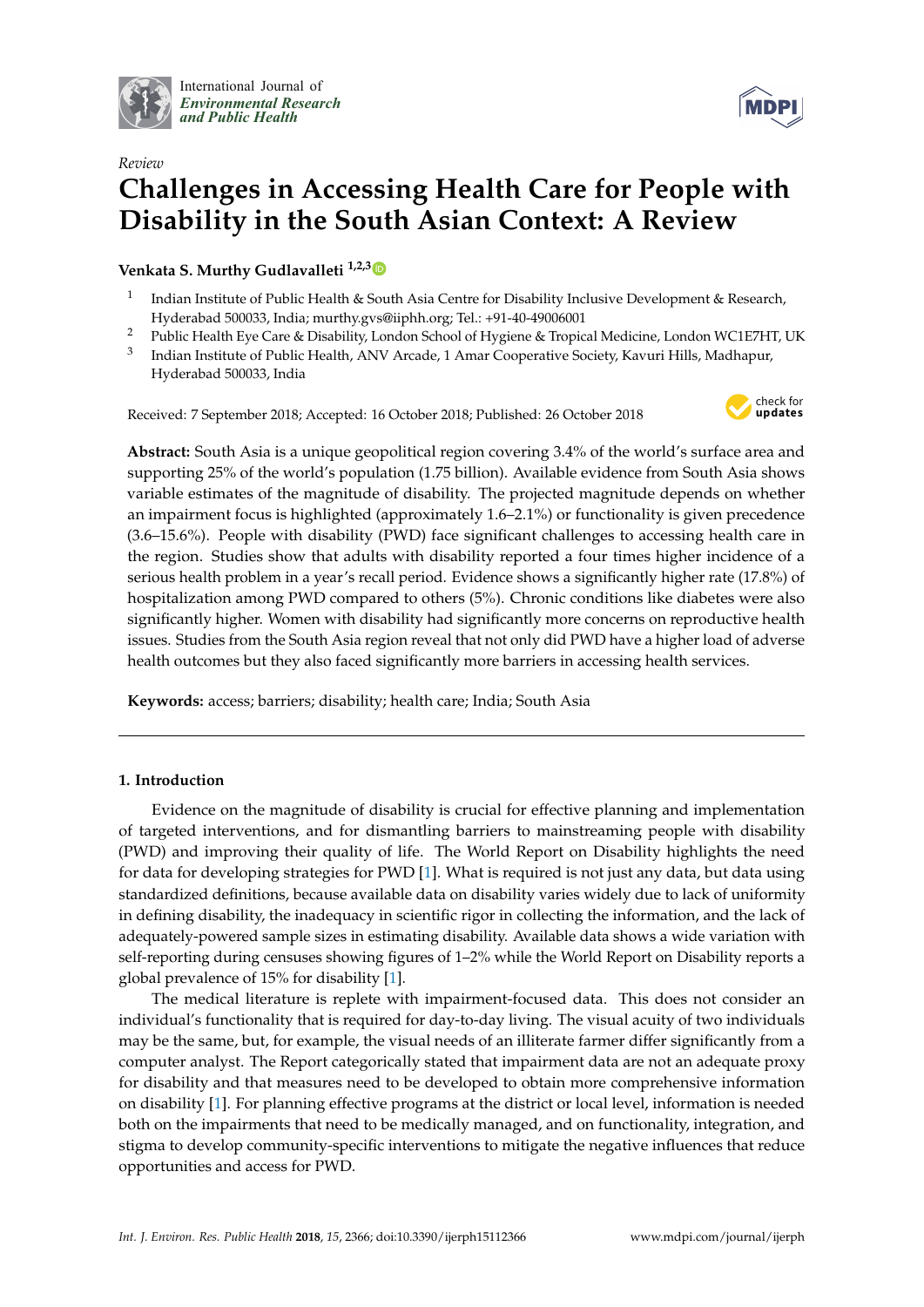#### **2. Defining Disability**

In the past disability was viewed solely as a 'medical problem' that needed to be 'fixed' appropriately by medicines, surgery, or rehabilitation. The role of society in creating a disabling attitudinal or physical environment that hindered people with disabilities to have equal opportunities was not appreciated [\[2\]](#page-7-1). This prompted the search for a valid universally acceptable definition that had flexibility to allow different uses and recognize the impact of the environment [\[3\]](#page-7-2). The International Classification of Functioning, Disability and Health (ICF) provided the framework to measure the relationship between the underlying health condition (disorder/disease) and its impact on body functions/structure, activity limitation, and social participation that can be influenced by environmental or personal factors (contextual factors) [\[4\]](#page-7-3). The World Report on Disability used this definition as the template to generate estimates on PWD [\[1\]](#page-7-0). The United Nations statistical division constituted a working group (called the Washington Group) to draft a universally acceptable definition of disability and its measurement [\[5\]](#page-7-4). They developed a set of questions called the Washington Group (WG) questionnaire to quantify the ICF concepts. The WG questionnaire is in use regularly, over the past decade to generate evidence on magnitude of PWD. This template helped develop other instruments like Rapid Assessment of Disability (RAD) [\[6\]](#page-7-5), and the 34-item disability-screening questionnaire (DSQ-34) recently [\[7\]](#page-7-6).

This review predominantly used the ICF definition of disability (activity limitation/social participation) wherever such data was available. Other sources of data are used if ICF targeted data was not available.

#### **3. Health Concerns of People with Disability**

There is ample evidence on the mitigating health circumstances that PWD face. Globally, irrespective of the economic development of a country, a significant proportion of the billion PWD have poorer health outcomes than those without disability [\[1\]](#page-7-0). Studies from the high as well as the low- and middle-income settings strongly endorse this observation [\[8](#page-8-0)[–15\]](#page-8-1). The WHO Report also emphasizes that part of the problem with the poorer health outcomes also rests with the barriers to access to health care services, which discriminate against PWD [\[1\]](#page-7-0). Across all continents from the Americas to Australia, studies have documented barriers in accessing health care among PWD compared to those without disabilities, across the life spectrum [\[8](#page-8-0)[,13](#page-8-2)[,14,](#page-8-3)[16–](#page-8-4)[26\]](#page-8-5). Though the socio-economic milieu may be different, PWD have faced significantly more barriers than those without a disability in all contexts. Women with disability in Canada described multiple factors impeding access to health care [\[27\]](#page-9-0). PWD perceive that health providers and policy makers have preconceived notions about PWD's capabilities, intentions, needs, and values. This they believe results in reduced health care access, as well as quality of health care [\[28\]](#page-9-1). Studies also show that women with disabilities report lower receipt of family planning services [\[22\]](#page-8-6). Evidence also documents that among PWD, the differentials in access is adverse for women, the poor, and those lacking health insurance cover [\[21\]](#page-8-7).

#### **4. Why Is South Asia of Interest?**

South Asia is a unique geopolitical region which hosts a quarter of the world's population and is home to the second (India), sixth (Pakistan), and the eighth (Bangladesh) most populous countries in the world and the largest number of poor people globally (500 million). Of a population of 1.75 billion residing in this region (2015), using the World Health Report estimate of 15% disability, there would be 270 million PWD though available statistics in the UNESCAP report shows a magnitude of 46 million, which could be an underestimation due to the data collection modalities adopted [\[28\]](#page-9-1). The region faces one of the world's worst socio-economic inequities and there is poor coverage of basic health interventions with a significant difference between the highest and lowest socio-economic quintiles [\[29\]](#page-9-2). In a context where access to healthcare is affected by place of residence (urban/rural), gender, and socio-economic status for the general population, people with disability would find it significantly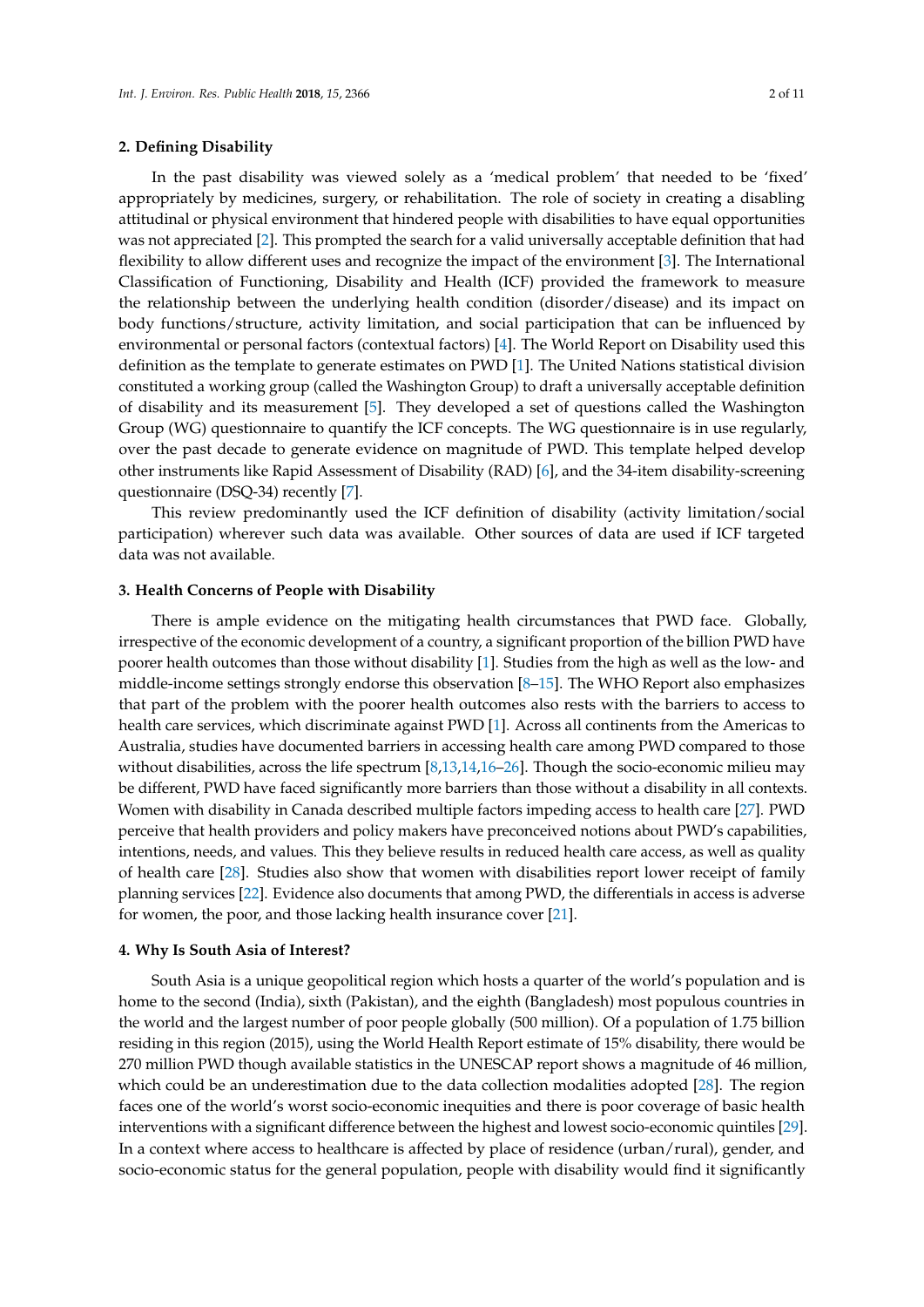more challenging to access health care. South Asia harbors a significant proportion of global visual impairment [\[30\]](#page-9-3), and hearing impairment [\[31\]](#page-9-4). It is interesting to note that a cohort study over a twenty-year period reported that Indian Asian PWD were significantly more likely to have poorer health outcomes compared to Europeans in the UK [\[32\]](#page-9-5).

The review looks at the available evidence on magnitude of disability in the South Asia region and health outcomes and barriers to accessing health care in the region.

#### **5. Scope of the Review**

In conducting the review, the following were included:

- 1. Literature published since 1998 AD (20 years reference period) from South Asia and other lowand middle-income countries.
- 2. Data from population-based studies so that a comparable denominator was available.
- 3. Studies reporting on all age populations or adult (18+ years) populations.
- 4. Different types of study instruments were included in the review. This included health surveys, targeted disability surveys, tools like the Rapid Assessment of Disability (RAD) tool, Census estimates and Washington Group (WG) criteria.

Studies including specific population segments (only children; those aged 50+ only; specific occupational categories etc.) or specific impairments were excluded.

## **6. Magnitude of Disability in South Asia Region**

As in the rest of the world, estimates of the prevalence and magnitude of disability in the South Asia Region are highly variable due to the lack of standardization of definitions of disability. Estimated prevalence rates of disability in the region range from a low of 1.9% (Census—all age), [\[33\]](#page-9-6) to a high of 12.2% (Survey combining clinical examination with Washington Group (WG) criteria among 18+ years population [\[11\]](#page-8-8). Most of the studies in South Asia (Table [1\)](#page-2-0) were from India. There was at least one estimate from all the countries in the South Asia region.

<span id="page-2-0"></span>

| Country     | <b>Disability Prevalence</b>                        | Year                              | Data Type       | Age               | Level                | Reference          |
|-------------|-----------------------------------------------------|-----------------------------------|-----------------|-------------------|----------------------|--------------------|
| Afghanistan | 2.7%                                                | All<br>2015<br>National<br>Survey |                 | $[28]$            |                      |                    |
| Bangladesh  | 9.1%                                                | 2015                              | WG <sup>a</sup> | All               | National             | $[28]$             |
| Bangladesh  | RAD <sup>b</sup><br>All<br>10.5<br>2015<br>District |                                   | [6]             |                   |                      |                    |
| Bangladesh  | $4.7\%$                                             | All<br>2009<br>District<br>Survey |                 | [34]              |                      |                    |
| Bangladesh  | 8.9%                                                | 2010                              | <b>RAD</b>      | $18+$<br>District |                      | $\left[35\right]$  |
| Bhutan      | $3.4\%$                                             | 2015                              | Census          | All               | National             | $[28]$             |
| India       | $2.2\%$                                             | 2015                              | Census          | All               | National             | $[28]$             |
| India       | 12.2%                                               | 2015                              | Survey          | All               | District Telangana   | $[11]$             |
| India       | $10.4\%$                                            | 2014                              | RAD             | $18+$             | District South India | [36]               |
| India       | 6.8%                                                | 2014                              | <b>RAD</b>      | $18+$             | District North India | [37]               |
| India       | 2.9%                                                | 2016                              | <b>RAD</b>      | $18+$             | District Assam       | $[38]$             |
| India       | $9.9\%$                                             | 2016                              | RAD             | $18+$             | Urban Hyderabad      | [39]               |
| Maldives    | 10.9%                                               | 2015                              | WG <sup>a</sup> | All               | National             | $[28]$             |
| Myanmar     | 2.3%                                                | 2015                              | Census          | All               | National             | $[28]$             |
| Nepal       | $1.9\%$                                             | 2015                              | Census          | All               | National             | $[28]$             |
| Nepal       | $5.2\%$                                             | 2001                              | Survey          | All               | National             | [40]               |
| Pakistan    | 2.5%                                                | 2015                              | Census          | All               | National             | $\lceil 28 \rceil$ |
| Sri Lanka   | 8.7%                                                | 2015                              | WG <sup>a</sup> | All               | National             | $[28]$             |
| Sri Lanka   | $3.8\%$                                             | 2014                              | WG              | $18+$             | National             | [41]               |

**Table 1.** Available Disability Data from South Asia.

<sup>a</sup> Washington Group; <sup>b</sup> Rapid Assessment of Disability.

Except in one study from India, [\[38\]](#page-9-11) in all other studies, tools which measured functional status, (Rapid Assessment of Disability—RAD; Washington Group—WG) reported a higher prevalence than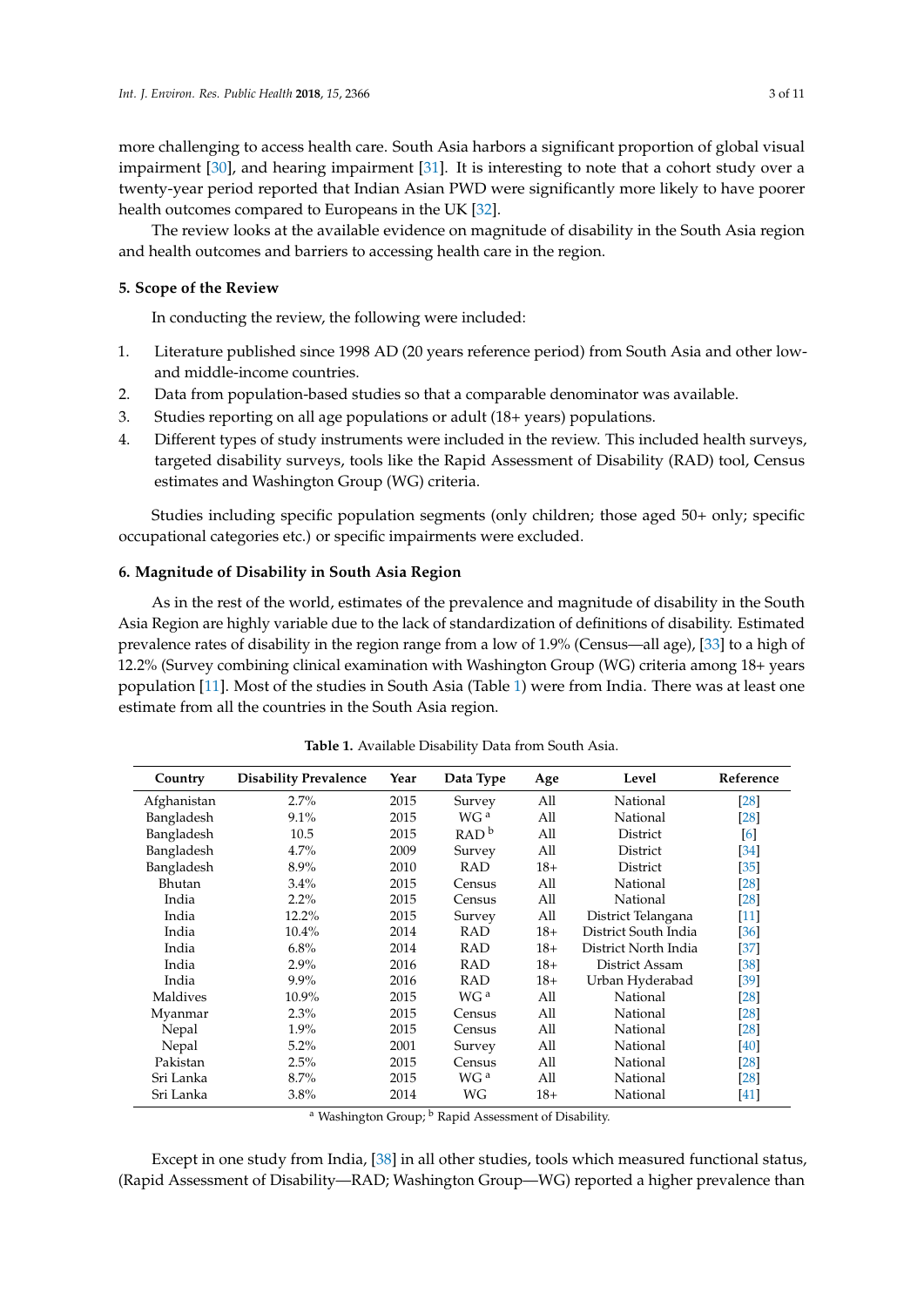those which recorded self-reported impairments as a proxy for disability in census (Table [1\)](#page-2-0). However in estimates collated from Sri Lanka, a wide variation was observed using the same tool (WG) at the same time period (2014–2015) [\[33,](#page-9-6)[41\]](#page-9-14). This difference persisted despite the age cut-off adopted (all age versus 18+ years). Therefore, standardization of tools accompanied by adequate training to administer the tool and adequate quality assurance checks help generate valid data. The estimates from South Asia were comparable with reported prevalence rates from other LMICs (low- and middle-income countries) across the globe [\[11](#page-8-8)[,28](#page-9-1)[,42–](#page-9-15)[44\]](#page-9-16). The available evidence therefore points to the situation being similar in most LMICs, but translating the prevalence rates into numbers results in South Asia harboring the largest pool of PWD in the world.

#### **7. Health Status of People with Disability**

Data on the health status, risk of disease and health outcomes of people with disabilities were compared with those without a disability (Table [2\)](#page-3-0). Available evidence clearly indicates that the health needs of PWD were significantly more than those without a reported disability in India [\[14,](#page-8-3)[16,](#page-8-4)[36–](#page-9-9)[38](#page-9-11)[,45\]](#page-9-17). Respondents with disability also reported significantly more unmet needs compared to those without a disability [\[36–](#page-9-9)[38\]](#page-9-11). In Afghanistan, it was observed that PWD visited health centers more often than those without a disability and the out-of-pocket expenses for PWD were higher [\[46\]](#page-9-18). A study from Bangladesh observed that PWD were 14 times more likely than others to seek treatment [\[47\]](#page-10-0).

<span id="page-3-0"></span>

| Parameter                                                                                                                                                                     | People with<br><b>Disability</b> | N <sub>0</sub><br>Disability | <b>Remarks</b>                  | Reference          |  |  |  |  |
|-------------------------------------------------------------------------------------------------------------------------------------------------------------------------------|----------------------------------|------------------------------|---------------------------------|--------------------|--|--|--|--|
| Nested Case Control study in one district each in Telangana & Karnataka, India using mix of Key Informant                                                                     |                                  |                              |                                 |                    |  |  |  |  |
| Identification and clinical examination                                                                                                                                       |                                  |                              |                                 |                    |  |  |  |  |
| Ever hospitalized                                                                                                                                                             | 17.8%                            | $5.0\%$                      | p < 0.001                       | $[14]$             |  |  |  |  |
| Current medication                                                                                                                                                            | $9.4\%$                          | 5.1%                         | p < 0.001                       | $[14]$             |  |  |  |  |
| Known diabetic                                                                                                                                                                | $12.5\%$                         | 0.7%                         | p < 0.001                       | $[14]$             |  |  |  |  |
| Feel low constantly                                                                                                                                                           | 20.7%                            | 2.4%                         | p < 0.001                       | $[14]$             |  |  |  |  |
| Nested Case Control Study in Mahbubnagar district, Telangana, India using mix of clinical diagnosis and<br>self-reported disability. OR: odds ratio; CI: confidence interval. |                                  |                              |                                 |                    |  |  |  |  |
| Serious health problem in a<br>year's recall                                                                                                                                  | 26%                              | $10\%$                       | OR:- 3.2 $(95\%$ CI: 2.1–4.8)   | $\lceil 16 \rceil$ |  |  |  |  |
| Elevated blood pressure                                                                                                                                                       | $11\%$                           | $5\%$                        | OR: 1.8 (95% CI: 1.0–3.3)       | $[16]$             |  |  |  |  |
| <b>Diabetes</b>                                                                                                                                                               | 5%                               | $3\%$                        | OR: 1.5 (95% CI: 0.7–3.3)       | [16]               |  |  |  |  |
| Using Rapid Assessment Tool to identify health needs of people with disability                                                                                                |                                  |                              |                                 |                    |  |  |  |  |
| Unmet health need (South India)                                                                                                                                               | 45.9%                            | 26.8%                        | p < 0.001                       | $\left[36\right]$  |  |  |  |  |
| Feel in good health most of the<br>time (South India)                                                                                                                         | 32.9%                            | 41.1%                        | p < 0.001                       | $\left[36\right]$  |  |  |  |  |
| Unmet health need (North India)                                                                                                                                               | 29.7%                            | $6.4\%$                      | OR: 5.5 (95% CI: $2.7 - 11.3$ ) | $[37]$             |  |  |  |  |
| Unmet health need (East India)                                                                                                                                                | $46.7\%$                         | 14.5%                        | p < 0.001                       | $\left[38\right]$  |  |  |  |  |
| Feel in good health most of the<br>time (South India)                                                                                                                         | 27.8%                            | $60.2\%$                     | p < 0.001                       | [45]               |  |  |  |  |

**Table 2.** Health Outcomes in Persons with Disability.

In the South Asia region, studies from India showed that the prevalence of non-communicable diseases (NCDs) such as diabetes and hypertension were significantly higher among PWD [\[14,](#page-8-3)[15\]](#page-8-1). Similar findings were reported from other parts of Asia (Korea) too [\[10\]](#page-8-9). Physical impairments constitute a high proportion of PWD and with a sedentary lifestyle; risk of NCDs among these population subgroups will be high. This high risk of NCDs escaped attention earlier but with an increasing emphasis on these diseases and the flagging of the control of NCDs by the United Nations as part of the Sustainable Development Goals (SDGs), it is important to target PWD as a high-risk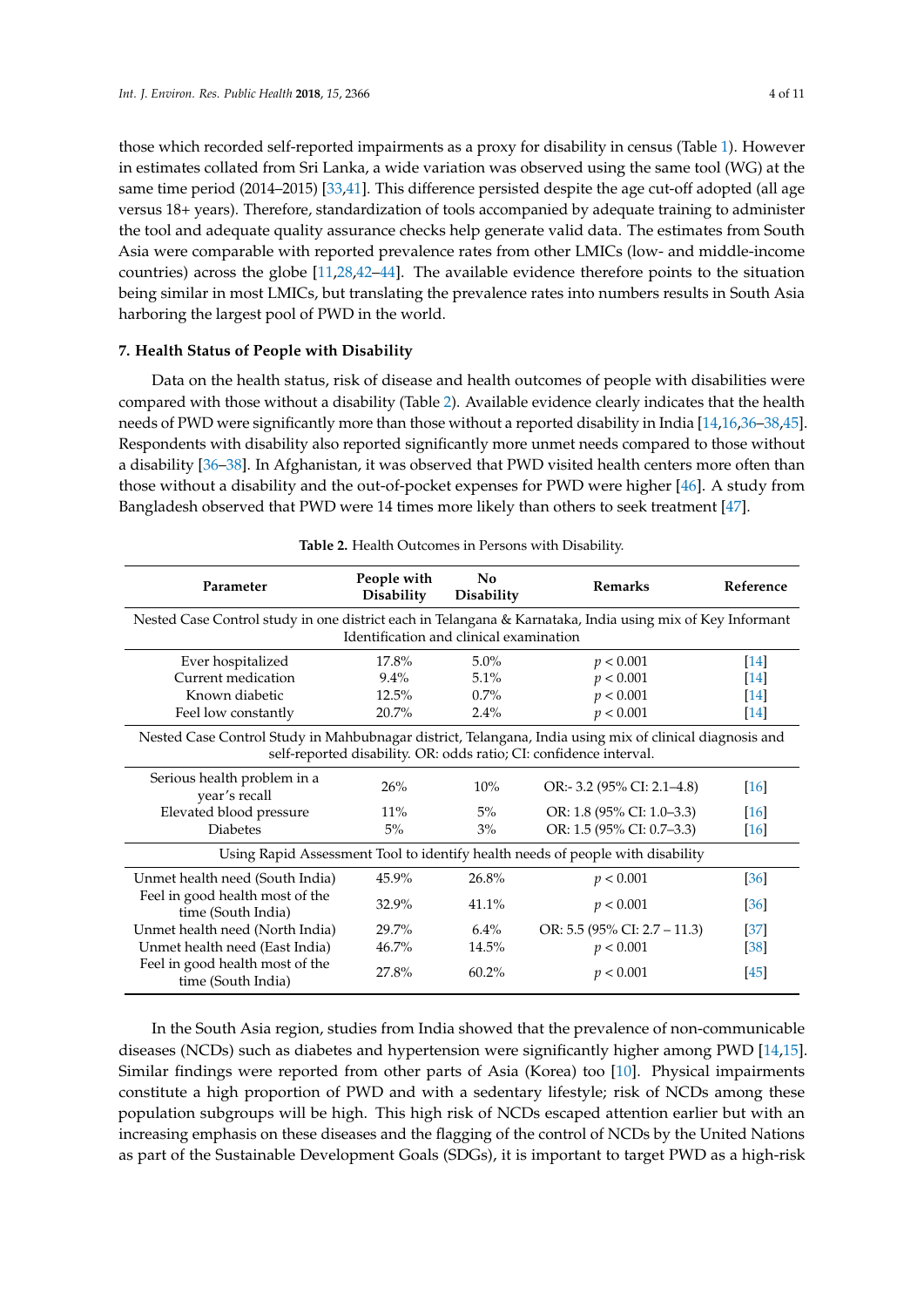group for NCDs and SDGs in the future. This realization needs to be supported with uninterrupted medical supplies to ensure that the health of PWD is promoted.

A poorer health status of PWD was also observed in other LMICs too [\[8](#page-8-0)[,23](#page-8-10)[,26\]](#page-8-5). In South Africa, people with disability had a higher rate of unmet health needs as compared to non-disabled [\[19\]](#page-8-11). In Sierra Leone, persons with disabilities were more likely to use medication found in street markets (*p* < 0.011) and to try religious cures/prayers (*p* < 0.0001) as part of their medical treatment compared to those without a disability [\[26\]](#page-8-5).

# **8. Specific Health Needs of Women with Disabilities**

Among people with disabilities, women with disability are a special group as they have additional sexual and reproductive health needs and prenatal, natal, and post-natal care needs compared to other segments of the population. A study from India showed that a significantly lower proportion of women with disability experienced pregnancy (36.8%) compared to women without a disability  $(X^2 - 16.02)$ ;  $p$  < 0.001) [\[15\]](#page-8-1). The study also observed that there were no statistically significant differences between women with and without a disability with regard to utilization of antenatal care and pregnancy outcomes [\[15\]](#page-8-1). Similar observations have been reported from high-income countries also.

## **9. Barriers to Accessing Health Care**

Three major domains govern access to health care for PWD:

- 1. Individual characteristics including socio-economic factors and type and severity of impairments.
- 2. Nonmedical systemic factors including architectural designs, infrastructure, and affirmative action initiatives.
- 3. Provider perspectives and appreciation of the needs of PWD among the providers.

## *9.1. Individual Characteristics*

Distance to a health facility, costs of care, transportation facilities, and lack of awareness about availability of services were flagged as major barriers to accessing health care in South Asia (Table [3\)](#page-5-0) [\[14](#page-8-3)[,35–](#page-9-8)[37\]](#page-9-10). Cost of care and distance were the most significant individual level barriers reported across populations in other LMICs (low- and middle-income countries) [\[13](#page-8-2)[,17](#page-8-12)[,19](#page-8-11)[,23\]](#page-8-10).

## *9.2. Nonmedical Systemic Factors*

There is limited evidence on the non-medical systemic factors from South Asia [\[14\]](#page-8-3). The limited available evidence showed that inadequate equipment/hospital infrastructure were of concern to PWD in India. In Pakistan, PWD with physical impairments reported significant physical barriers, due to the built environments, in accessing health services [\[48\]](#page-10-1). These included transportation, and outdoor and indoor environments in which health services are delivered, including buildings, waiting areas, washrooms, examination tables, beds etc. [\[48\]](#page-10-1). Transportation, and attitude of family members and the community were the main environmental barriers reported in Nepal [\[49\]](#page-10-2).

PWD have poor access to preventive health services, which are a good measure of equity. In Pakistan, PWD had poor access to reproductive health care services and insufficient knowledge of preventive measures for tuberculosis, hepatitis, and HIV/AIDS [\[48\]](#page-10-1).

## *9.3. Provider Perspectives of People with Disability*

Available literature on the provider perspectives regarding PWD from South Asia has demonstrated a general lack of appreciation of the needs of PWD by providers and administrators. Ill-treatment by providers and the negative perceptions of PWD were important barriers to accessing services in South Asia [\[14,](#page-8-3)[37\]](#page-9-10). In Nepal, providers' attitudes towards disability were found to be negative with poor knowledge and skills about providing services to PWD [\[50\]](#page-10-3).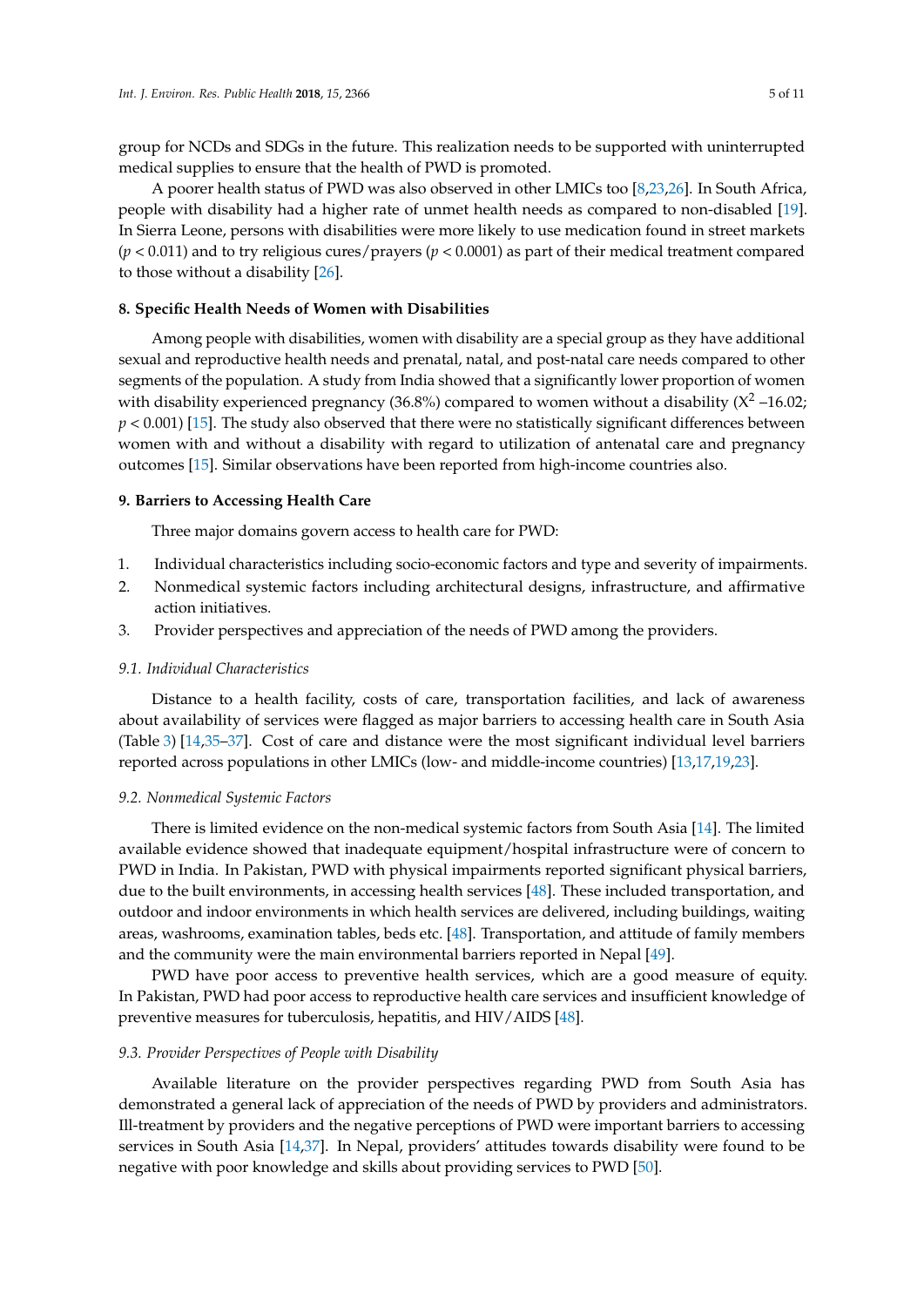<span id="page-5-0"></span>

| Country                    | <b>Distance</b> | Cost     | Poor<br>Communication | Ill Treatment by<br>Providers/Negative<br>Attitudes | Transportation | Inadequate<br>Drugs/Equipment/Buildings | Awareness | <b>Non</b><br>Availability<br>of Services | Reference |
|----------------------------|-----------------|----------|-----------------------|-----------------------------------------------------|----------------|-----------------------------------------|-----------|-------------------------------------------|-----------|
| South India<br>(Telangana) |                 |          |                       | 12.6%                                               | 13.3%          | $26.0\%$                                | 13.3%     |                                           | $[14]$    |
| North India                | $12.1\%$        | $10.9\%$ |                       |                                                     |                |                                         | 14.6%     |                                           | $[36]$    |
| South India (AP)           |                 | 40.8%    |                       |                                                     |                |                                         |           |                                           | [6]       |
| East India                 | $16.7\%$        | $44.4\%$ |                       | 6.7%                                                |                |                                         | 7.8%      |                                           | $[38]$    |

| Table 3. Barriers to accessing healthcare services in South Asia. |  |
|-------------------------------------------------------------------|--|
|-------------------------------------------------------------------|--|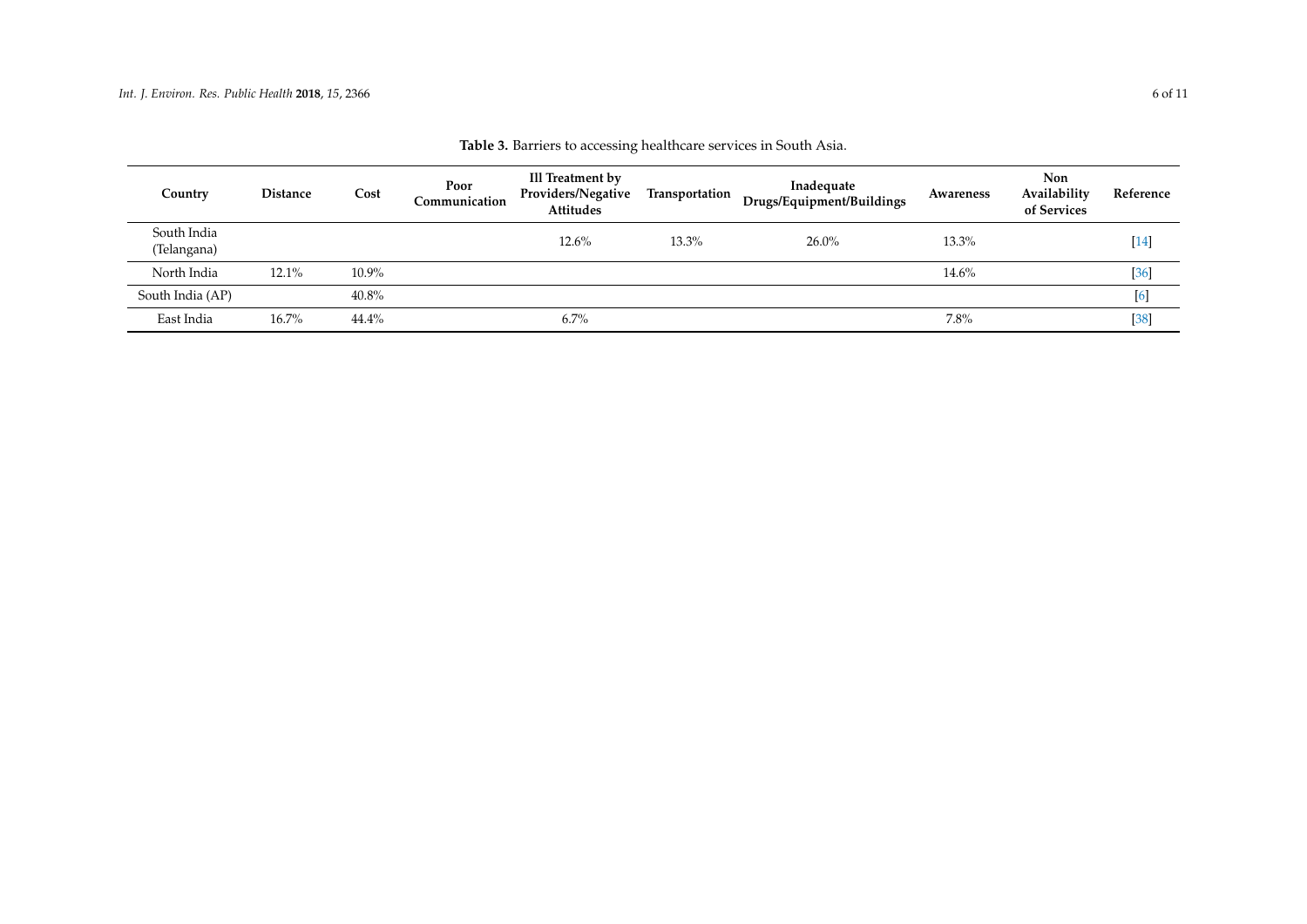#### **10. Financial Barriers and Cost of Care**

The inequities in access for PWD in many low- and middle-income countries gets camouflaged by the inadequate attention to health in general for the entire community with low allocations for health care in these countries. For example, in Afghanistan, the overall rate of health care utilization is low (25%) and this reduces the inequity differentials among population segments [\[51\]](#page-10-4). In India, catastrophic health expenditures increased over the period 1994–2014 across all sections of society but the households with an elderly person had a 3.6 times higher risk [\[52\]](#page-10-5). Disability is age-related and tends to be concentrated at older ages. Corroborating this point, another study from India observed that out-of-pocket expenditures were higher among households with a disabled elderly member [\[53\]](#page-10-6). The household income and expenditure survey data from Sri Lanka observed that multidimensional poverty among the households with disabled persons was higher than among other households [\[54\]](#page-10-7). Marginalized and disadvantaged groups in many LMICs face difficulties in accessing health services and this affects many sections of the population including PWD [\[23\]](#page-8-10).

PWD are mostly dependent on their families for support including health care. In Pakistan 62% of men with disability and 87% of women with disability were financially dependent on their families and relatives [\[48\]](#page-10-1). In Nepal lack of funds for health expenses and the low socio-economic status of families of PWD were flagged as major financial barriers [\[49\]](#page-10-2). There is evidence to this effect from Nepal [\[55\]](#page-10-8).

All countries in the South Asia region are LMICs. Population access to health care in general in these countries is sub-optimal and those with and without a disability are both disadvantaged. In such a milieu, all segments of the population have lower health expectations, as was demonstrated from a study in India [\[56\]](#page-10-9).

The cost of health care is also a major concern for people with disability. A recent study from Bangladesh, analyzing data from the Bangladesh Household Income and Expenditure Survey, observed that out-of-pocket payments were significantly higher among individuals who reported a disability [\[57\]](#page-10-10). This data emphasizes the need for targeted financial protection for persons with disability, especially for the poorer populations. Similar observations were reported from Afghanistan where out-of-pocket expenditures were significantly higher for PWD [\[46\]](#page-9-18).

#### **11. Discussion**

The review documents that people with disabilities in South Asia have a high risk of suffering health problems, especially NCDs like diabetes, hypertension and 'feeling low' (as a proxy indicator for depression) etc. People with disabilities in South Asia have the same general health needs as others and they too need the same care for disease conditions like diarrhea, respiratory infections, viral fevers, malaria etc. However, unlike those without a disability, people with disability have additional health care needs. They need assistive devices/management for their underlying impairments, like polio, cleft palate, intellectual impairments, learning disabilities etc. They have a heightened risk of co-morbid conditions, especially non-communicable diseases and have more need of a counselling interface compared to those without a disability. Studies from South Asia and other LMICs show that the burden of poor health is accompanied by longer hospital stay [\[10](#page-8-9)[,18\]](#page-8-14) repeated hospitalization [\[9](#page-8-15)[,13](#page-8-2)[,14\]](#page-8-3), and need for medication [\[14\]](#page-8-3). In Bangladesh, 85% PWD with physical impairments reported suffering from a general illness in a six-month recall period [\[58\]](#page-10-11).

The travesty is that though people with disability have a higher risk of adverse health outcomes, their access to health services is hindered due to reasons beyond their control. This plays out at all levels of health care from the primary to the tertiary level.

The Convention on Rights for Persons with Disability (CRPD) obligated states to provide equal access to health care for people with disabilities [\[59\]](#page-10-12). Article 25 of the declaration is devoted to health and states that health is a right for equal access to the highest attainable standard of health for people with disabilities and that governments should provide health services adapted to the needs of people with disability [\[58\]](#page-10-11). Sustainable Development Goals (SDG) also recognize that the inclusion of people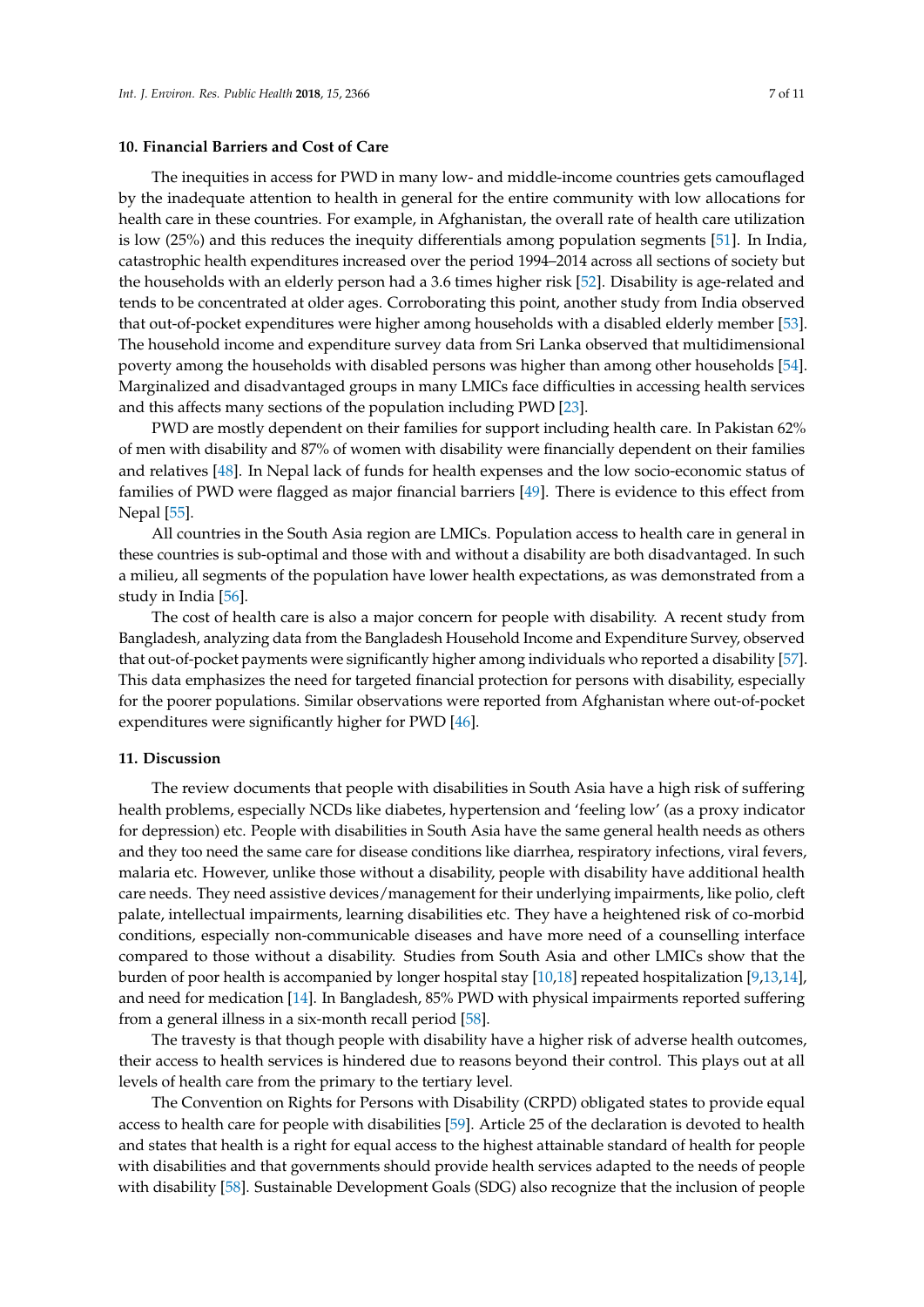with disabilities is critical for sustainable development [\[60\]](#page-10-13). The SDGs stress the need for improving access to healthcare services for all through Universal Health Coverage (UHC) [\[61\]](#page-10-14). This includes all the population sub segments including people with disability. As has been stated by some experts, if people with disabilities are not reached by health care initiatives it reflects on the fact that these efforts are ineffective [\[62\]](#page-10-15). Interestingly a comparison of findings from two representative household surveys in Afghanistan in 2005 and 2013 revealed that the perceived availability of health care and positive experience with coverage of healthcare needs worsened significantly over the period for people with disabilities [\[63\]](#page-10-16). This was despite the availability of a basic package of health services for all.

If the health needs of people with disability are to be prioritized, inclusive health is crucial. Inclusive health encompasses the entire gamut of health care from policies to service delivery [\[64\]](#page-10-17). Inclusive health enshrines the principles of efficacy, equity and affordability [\[64\]](#page-10-17). The ethos of inclusive health is not just the provision of health services (which may or may not be accessible to people with disability) but affirmative action to ensure that people with disability along with others who are disadvantaged, and discriminated by society receive the due health services so that they can contribute to the overall development of a community. The focus of public health is to respond to the emerging needs of populations including people with disability. Therefore, public health should engage with all stakeholders including people with disability to reduce ill-health, promote optimal health and ensure improved quality of life so that people with disabilities are mainstreamed and not left behind due to their health status.

#### **12. Conclusions**

South Asia has a significant number of the global people with disability. People with disability in the region report adverse health outcomes and major challenges in accessing health services. These relate both to the health provider prejudices and attitudes, and the inadequacies in skills and infrastructure in caring for people with disabilities. There is an urgent need to find locally-affordable, contextually-specific interventions to improve the quality of health of people with disabilities in the South Asia region.

<span id="page-7-7"></span>**Funding:** This work received no external funding.

**Conflicts of Interest:** The author declares no conflict of interest.

## **References**

- <span id="page-7-0"></span>1. World Health Organization. *World Report on Disability*; Who Press: Geneva, Switzerland, 2011; pp. 1–24. ISBN 9789241564182.
- <span id="page-7-1"></span>2. Leonardi, M.; Bickenbach, J.; Ustun, T.B.; Kostanjsek, N.; Chatterji, C. The definition of disability: What is in a name? *Lancet* **2006**, *368*, 1219–1221. [\[CrossRef\]](http://dx.doi.org/10.1016/S0140-6736(06)69498-1)
- <span id="page-7-2"></span>3. Bickenbach, J.E.; Chatterji, C.; Badley, E.M.; Ustun, T.B. Models of disablement, universalism and the international classification of impairments, disabilities and handicaps. *Soc. Sci. Med.* **1999**, *48*, 1173–1187. [\[CrossRef\]](http://dx.doi.org/10.1016/S0277-9536(98)00441-9)
- <span id="page-7-3"></span>4. Ustun, T.B.; Chatterji, C.; Bickenbach, J.; Kostanjsek, N.; Schneider, M. The International Classification of Functioning, Disability and Health: A new tool for understanding disability and health. *Disabil. Rehabil.* **2003**, *25*, 565–571. [\[CrossRef\]](http://dx.doi.org/10.1080/0963828031000137063) [\[PubMed\]](http://www.ncbi.nlm.nih.gov/pubmed/12959329)
- <span id="page-7-4"></span>5. Madans, J.H.; Loeb, M.E.; Altman, B.A. Measuring disability and monitoring the UN Convenetion on the Rights of Persons with Disabilities: The work of the Washington Group on Disability Statistics. *BMC Public Health* **2011**, *11*. [\[CrossRef\]](http://dx.doi.org/10.1186/1471-2458-11-S4-S4) [\[PubMed\]](http://www.ncbi.nlm.nih.gov/pubmed/21624190)
- <span id="page-7-5"></span>6. Marella, M.; Busija, L.; Islam, F.M.; Devine, A.; Fotis, K.; Baker, S.M.; Sprunt, B.; Edmonds, T.J.; Huq, N.L.; Cama, A.; et al. Field-testing of the rapid assessment of disability questionnaire. *BMC Public Health* **2014**, *14*, 900. [\[CrossRef\]](http://dx.doi.org/10.1186/1471-2458-14-900) [\[PubMed\]](http://www.ncbi.nlm.nih.gov/pubmed/25179800)
- <span id="page-7-6"></span>7. Trani, J.F.; Babulal, G.M.; Bakhshi, P. Development and validation of the 34-Item Disability Screening Questionnaire (DSQ-34) for use in low and middle income countries epidemiological and development surveys. *PLoS ONE* **2015**, e0143610. [\[CrossRef\]](http://dx.doi.org/10.1371/journal.pone.0143610) [\[PubMed\]](http://www.ncbi.nlm.nih.gov/pubmed/26630668)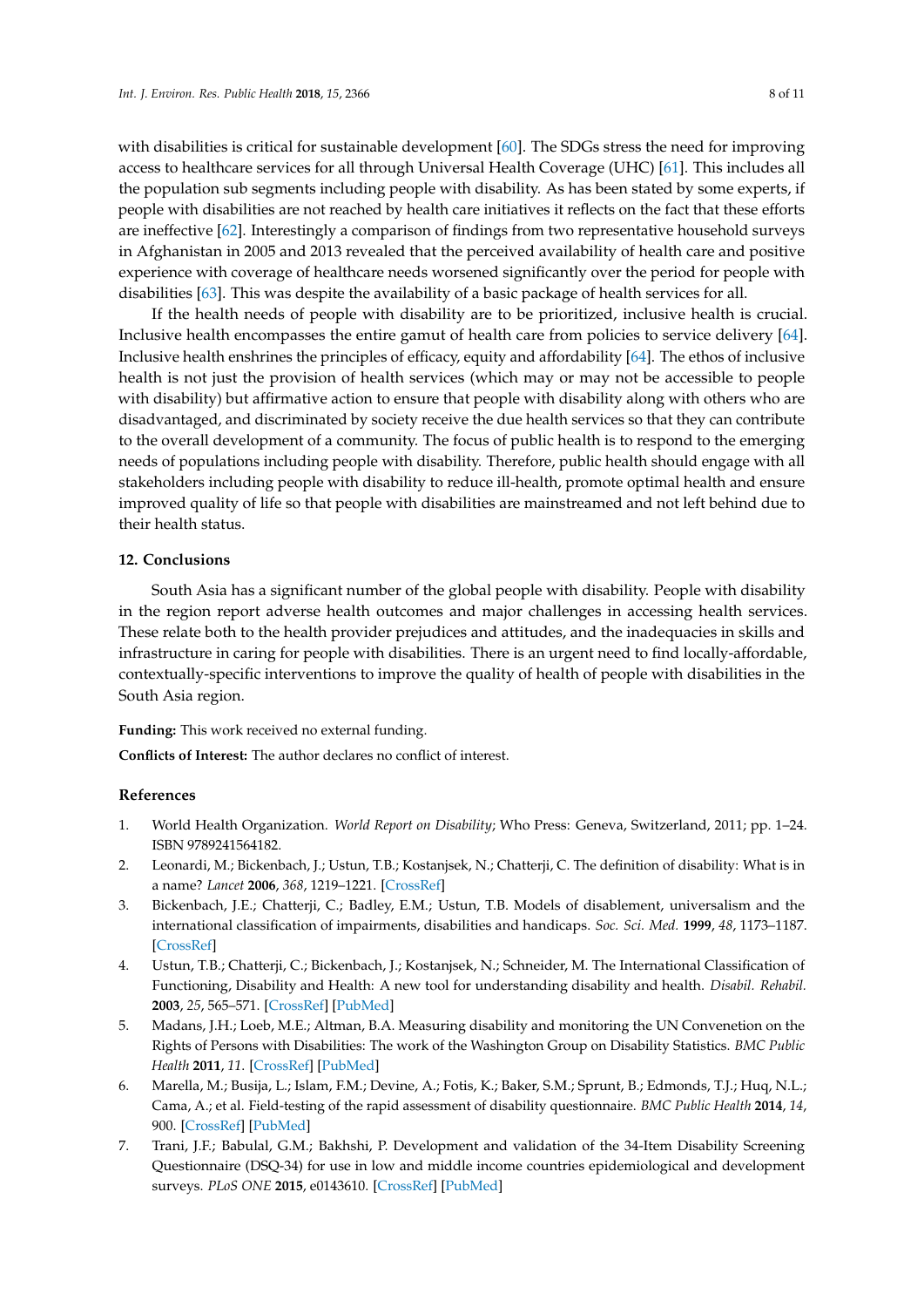- <span id="page-8-13"></span><span id="page-8-0"></span>8. Rotarou, E.S.; Sakellariou, D. Inequalities in access to health care for people with disabilities in Chile: the limits of universal health coverage. *Crit. Public Health* **2017**, *27*, 604–606. [\[CrossRef\]](http://dx.doi.org/10.1080/09581596.2016.1275524)
- <span id="page-8-15"></span>9. Gulley, S.P.; Rasch, E.K.; Chan, L. The Complex Web of Health: Relationships among chronic conditions, disability and health services. *Public Health Rep.* **2011**, *126*, 495–507. [\[CrossRef\]](http://dx.doi.org/10.1177/003335491112600406) [\[PubMed\]](http://www.ncbi.nlm.nih.gov/pubmed/21800744)
- <span id="page-8-9"></span>10. Jeon, B.; Kwon, S.; Kim, H. Health care utilization by people with disabilities: A longitudinal analysis of the Korea Welfare Panel Study (KpWePS). *Disab. Health* **2015**, *8*, 353–362. [\[CrossRef\]](http://dx.doi.org/10.1016/j.dhjo.2015.01.001) [\[PubMed\]](http://www.ncbi.nlm.nih.gov/pubmed/25812476)
- <span id="page-8-8"></span>11. Mactaggart, I.; Kuper, H.; Murthy, G.V.; Oye, J.; Polack, S. Measuring disability in population based surveys: The interrelationship between clinical impairments and reported functional limitations in Cameroon and India. *PLoS ONE* **2016**, e0164470. [\[CrossRef\]](http://dx.doi.org/10.1371/journal.pone.0164470) [\[PubMed\]](http://www.ncbi.nlm.nih.gov/pubmed/27741320)
- 12. Marella, M.; Devine, A.; Armecin, G.F.; Zayas, J.; Marco, M.J.; Vaughan, C. Rapid assessment of disability in the Philippines: Understanding prevalence, well-being, and access to the community for people with disabilities to inform the W.-DARE project. *Pop. Health Metr.* **2016**, *14*, 26. [\[CrossRef\]](http://dx.doi.org/10.1186/s12963-016-0096-y) [\[PubMed\]](http://www.ncbi.nlm.nih.gov/pubmed/27489509)
- <span id="page-8-2"></span>13. Danquah, L.; Polack, S.; Brus, A.; Mactaggart, I.; Houdon, C.P.; Senia, P.; Gallien, P.; Kuper, H. Disability in post-earthquake Haiti: Prevalence and inequality in access to services. *Disabl. Rehabil.* **2015**, *37*, 1082–1089. [\[CrossRef\]](http://dx.doi.org/10.3109/09638288.2014.956186) [\[PubMed\]](http://www.ncbi.nlm.nih.gov/pubmed/25178862)
- <span id="page-8-3"></span>14. Murthy, G.V.S.; John, N.; Allagh, K.; Sagar, J.; Kamalakannan, S.; Ramachandra, S.S. Access to health care and employment status of people with disabilities in South Indian the SIDE (South India Disability Evidence) study. *BMC Public Health* **2014**, *14*, 1125. [\[CrossRef\]](http://dx.doi.org/10.1186/1471-2458-14-1125)
- <span id="page-8-1"></span>15. Murthy, G.V.S.; John, N.; Sagar, J.; South India Disability Evidence Study Group. Reproductive health of women with and without disabilities in South India, the SIDE study (South India Disability Evidence) Study: A case control study. *BMC Women's Health* **2014**, *14*, 146. [\[CrossRef\]](http://dx.doi.org/10.1186/s12905-014-0146-1) [\[PubMed\]](http://www.ncbi.nlm.nih.gov/pubmed/25927587)
- <span id="page-8-4"></span>16. Mactaggart, I.; Kuper, H.; Murthy, G.V.S.; Sagar, J.; Oye, J.; Polack, S. Assessing health and rehabilitation needs of people with disabilities in Cameroon and India. *Disabil. Rehabil.* **2016**, *38*, 1757–1764. [\[CrossRef\]](http://dx.doi.org/10.3109/09638288.2015.1107765) [\[PubMed\]](http://www.ncbi.nlm.nih.gov/pubmed/26680511)
- <span id="page-8-12"></span>17. Senghor, D.B.; Diop, O.; Sombie, I. Analysis of the impact of healthcare support initiatives for physically disabled people on their access to care in the city of Saint-Loius, Senegal. *BMC Health Serv. Res.* **2017**, *17*, 695. [\[CrossRef\]](http://dx.doi.org/10.1186/s12913-017-2644-y) [\[PubMed\]](http://www.ncbi.nlm.nih.gov/pubmed/29219097)
- <span id="page-8-14"></span>18. Malouf, R.; Henderson, J.; Redshaw, M. Access and quality of maternity care for disabled women during pregnancy, birth and post-natal period in England: Data from a national survey. *BMJ Open* **2017**, *7*, e016757. [\[CrossRef\]](http://dx.doi.org/10.1136/bmjopen-2017-016757) [\[PubMed\]](http://www.ncbi.nlm.nih.gov/pubmed/28729324)
- <span id="page-8-11"></span>19. Vergunst, R.; Swartz, L.; Hem, K.G.; Eide, A.H.; Mannan, H.; MacLachlan, M.; Mji, G.; Braathen, S.H.; Schneider, M. Access to health care for persons with disabilities in rural South Africa. *BMC Health Services Res.* **2017**, *17*, 741. [\[CrossRef\]](http://dx.doi.org/10.1186/s12913-017-2674-5) [\[PubMed\]](http://www.ncbi.nlm.nih.gov/pubmed/29149852)
- 20. Gulley, S.P.; Altman, B.A. Disability in two health care systems: Access, quality, satisfaction, and physician contacts among working-age Canadians and Americans with disabilities. *Disabil. Health J.* **2008**, *1*, 196–208. [\[CrossRef\]](http://dx.doi.org/10.1016/j.dhjo.2008.07.006) [\[PubMed\]](http://www.ncbi.nlm.nih.gov/pubmed/21122730)
- <span id="page-8-7"></span>21. Mahmoudi, E.; Meade, M.A. Disparities in access to health care among adults with physical disabilities: Analysis of a representative national sample for a ten-year period. *Disabil Health J.* **2015**, *8*, 182–190. [\[CrossRef\]](http://dx.doi.org/10.1016/j.dhjo.2014.08.007) [\[PubMed\]](http://www.ncbi.nlm.nih.gov/pubmed/25263459)
- <span id="page-8-6"></span>22. Mosher, W.; Bloom, T.; Hughes, R.; Horton, L.; Mojtabai, R.; Alhusen, J.L. Disparities in receipt of family planning services by disability status: New estimates from the national survey of family growth. *Disabil. Health J.* **2017**, *10*, 394–399. [\[CrossRef\]](http://dx.doi.org/10.1016/j.dhjo.2017.03.014) [\[PubMed\]](http://www.ncbi.nlm.nih.gov/pubmed/28395910)
- <span id="page-8-10"></span>23. Eide, A.H.; Mannan, H.; Khogali, M.; Rooy, G.V.; Swartz, L.; Munthali, A.; Hem, K.G.; MAcLachlan, M.; Dyrstad, K. Perceived barriers for accessing health services among individuals with disability in four African countries. *PLoS ONE* **2015**, *10*, e0125915. [\[CrossRef\]](http://dx.doi.org/10.1371/journal.pone.0125915) [\[PubMed\]](http://www.ncbi.nlm.nih.gov/pubmed/25993307)
- 24. Ganle, J.K.; Otupiri, E.; Obeng, B.; Edusie, A.K.; Ankomah, A.; Adanu, R. Challenges women with disability face in accessing and using maternal healthcare services in Ghana: A qualitative Study. *PLoS ONE* **2016**, *11*, e0158361. [\[CrossRef\]](http://dx.doi.org/10.1371/journal.pone.0158361) [\[PubMed\]](http://www.ncbi.nlm.nih.gov/pubmed/27347880)
- 25. Sakellariou, S.; Rotarou, E.S. Access to healthcare for men and women with disabilities in the UK: Secondary analysis of cross-sectional data. *BMJ Open* **2017**, *7*, e016614. [\[CrossRef\]](http://dx.doi.org/10.1136/bmjopen-2017-016614) [\[PubMed\]](http://www.ncbi.nlm.nih.gov/pubmed/28893735)
- <span id="page-8-5"></span>26. Trani, J.F.; Browne, J.; Kett, M.; Bah, O.; Morlai, T.; Bailey, N.; Groce, N. Access to health care, reproductive health and disability: A large scale survey in Sierra Leone. *Soc. Sci. Med.* **2011**, *73*, 1477–1489. [\[CrossRef\]](http://dx.doi.org/10.1016/j.socscimed.2011.08.040) [\[PubMed\]](http://www.ncbi.nlm.nih.gov/pubmed/22014873)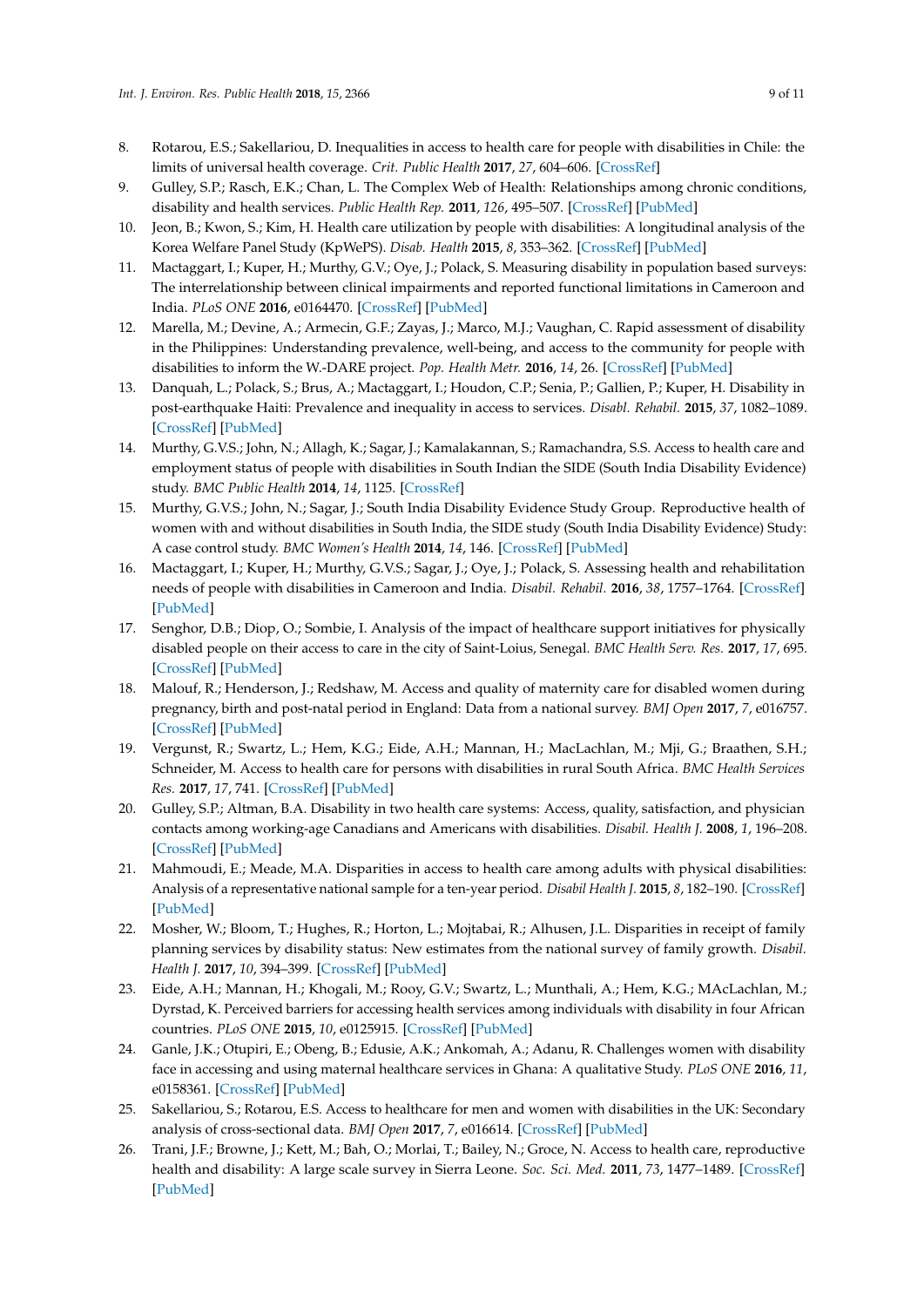- <span id="page-9-0"></span>27. Gibson, B.E.; Mykitiuk, R. Health care access and support for disabled women in Canada: Falling short of the UN convention on the rights of persons with disabilities: A qualitative study. *Women's Health Issues* **2012**, *22*, e111–e118. [\[CrossRef\]](http://dx.doi.org/10.1016/j.whi.2011.07.011) [\[PubMed\]](http://www.ncbi.nlm.nih.gov/pubmed/21968028)
- <span id="page-9-1"></span>28. Disability at a Glance 2015: Strengthening Employment Prospects for Persons with Disabilities in Asia and the Pacific. Available online: [https://www.unescap.org/sites/default/files/publications/SDD%20Disability%](https://www.unescap.org/sites/default/files/publications/SDD%20Disability%20Glance%202015_Final_0.pdf) [20Glance%202015\\_Final\\_0.pdf](https://www.unescap.org/sites/default/files/publications/SDD%20Disability%20Glance%202015_Final_0.pdf) (accessed on 25 July 2018).
- <span id="page-9-19"></span><span id="page-9-2"></span>29. McClintock, H.F.; Kurichi, J.E.; Barg, F.K.; Krueger, A.; Colletti, P.M.; Wearing, K.A.; Bogner, H.R. Health care access and quality for persons with disability: Patient and provider recommendations. *Disabil. Health J.* **2018**, *11*, 382–389. [\[CrossRef\]](http://dx.doi.org/10.1016/j.dhjo.2017.12.010) [\[PubMed\]](http://www.ncbi.nlm.nih.gov/pubmed/29325927)
- <span id="page-9-3"></span>30. Zaidi, S.; Saligram, P.; Ahmed, S.; Sonderp, E.; Sheikh, K. Expanding access to healthcare in South Asia. *BMJ* **2017**, *357*, j1645. [\[CrossRef\]](http://dx.doi.org/10.1136/bmj.j1645) [\[PubMed\]](http://www.ncbi.nlm.nih.gov/pubmed/28400377)
- <span id="page-9-20"></span><span id="page-9-4"></span>31. Stevens, G.A.; White, R.A.; Flaxman, S.R.; Price, H.; Jonas, J.B.; Keefe, J.; Leasher, J.; Naidoo, K.; Pesudovs, K.; Resnikoff, S.; et al. Global prevalence of vision impairment and blindness: Magnitude and temporal trends, 1990–2010. *Ophthalmology* **2013**, *120*, 2377–2384. [\[CrossRef\]](http://dx.doi.org/10.1016/j.ophtha.2013.05.025) [\[PubMed\]](http://www.ncbi.nlm.nih.gov/pubmed/23850093)
- <span id="page-9-5"></span>32. Graydon, K.; Waterworth, C.; Miller, H.; Gunasekara, H. Global burden of hearing loss and ear disease. *J. Laryngol. Otol.* **2018**, 1–8. [\[CrossRef\]](http://dx.doi.org/10.1017/S0022215118001275) [\[PubMed\]](http://www.ncbi.nlm.nih.gov/pubmed/30047343)
- <span id="page-9-6"></span>33. Williams, E.D.; Tillin, T.; Whincup, P.; Forouhi, N.G.; Chaturvedi, N. Ethnic differences in disability prevalence and their determinants studied over a 20-year period: A cohort study. *PLoS ONE* **2012**, *7*, e45602. [\[CrossRef\]](http://dx.doi.org/10.1371/journal.pone.0045602) [\[PubMed\]](http://www.ncbi.nlm.nih.gov/pubmed/23029128)
- <span id="page-9-7"></span>34. Moniruzzaman, M.; Zaman, M.M.; Mashreky, S.R.; Rahman, A.K. Prevalence of disability in Manikganj district of Bangladesh: Results from a large-scale cross-sectional survey. *BMJ Open* **2016**, *6*, e010207. [\[CrossRef\]](http://dx.doi.org/10.1136/bmjopen-2015-010207) [\[PubMed\]](http://www.ncbi.nlm.nih.gov/pubmed/27431897)
- <span id="page-9-8"></span>35. Marella, M.; Huq, N.L.; Devine, A.; Baker, S.M.; Quaiyum, M.A.; Keeffe, J.E. Prevalence and correlates of disability in Bogra district of Bangladesh using the rapid assessment of disability survey. *BMC Public Health* **2015**, *15*, 867. [\[CrossRef\]](http://dx.doi.org/10.1186/s12889-015-2202-7) [\[PubMed\]](http://www.ncbi.nlm.nih.gov/pubmed/26346063)
- <span id="page-9-9"></span>36. Ramachandra, S.S.; Allagh, K.P.; Kumar, H.; Grills, N.; Marella, M.; Pant, H.; Mahesh, D.; Soji, F.; Mani, S.; Murthy, G.V. Prevalence of disability among adults using rapid assessment of disability tool in a rural district of South India. *Disabil. Health J.* **2016**, *9*, 624–631. [\[CrossRef\]](http://dx.doi.org/10.1016/j.dhjo.2016.05.010) [\[PubMed\]](http://www.ncbi.nlm.nih.gov/pubmed/27343046)
- <span id="page-9-10"></span>37. Grills, N.; Singh, L.; Pant, H.; Varghese, J.; Murthy, G.V.S.; Hoq, M.; Marella, M. Access to services and barriers faced by people with disabilities: A quantitative survey. *Disabil. CBR Incl. Devel.* **2017**, *28*, 23–24. [\[CrossRef\]](http://dx.doi.org/10.5463/dcid.v28i2.615)
- <span id="page-9-11"></span>38. Tetali, S.; Pant, H.B.; Murthy, G.V.S.; Ramachandra, S.S.; Mahesh, D. A report on the rapid assessment of disability in Guwahati, Assam using the RAD tool. *Indian Inst. Pub. Heal. Hyderabad* **2016**, 1–97. [\[CrossRef\]](http://dx.doi.org/10.13140/RG.2.2.21851.41761)
- <span id="page-9-12"></span>39. Sagar, J.; Pant, H.B.; Murthy, G.V.S. Disability prevalence in urban slums of Ranga Reddy district using the RAD tool: A report. *Indian Inst. Pub. Heal. Hyderabad* **2016**, 1–50. [\[CrossRef\]](http://dx.doi.org/10.13140/RG.2.2.13882.24008)
- <span id="page-9-13"></span>40. Thomas, M.; Thomas, M.J. Editorial: An Overview of disability issues in South Asia. *Asia Pacific J. Disabil. Rehab. J.* **2002**, *13*, 1–15.
- <span id="page-9-14"></span>41. Murthy, G.V.S.; Schmidt, E.; Gilbert, C.; Varughese, S.; Pant, H.B.; Mahipala, P.G.; Abeydeera, A. Prevalence of self-reported disability, activity limitation and social participation in Sri Lanka. *Ceylon Medic. J.* **2018**. under publication.
- <span id="page-9-15"></span>42. Ayazi, T.; Lien, L.; Eide, A.H.; Jenkins, R.; Albino, R.A.; Hauff, E. Disability associated with exposure to traumatic events: Results from a cross-sectional community survey in South Sudan. *BMC Public Health* **2013**, *13*, 469. [\[CrossRef\]](http://dx.doi.org/10.1186/1471-2458-13-469) [\[PubMed\]](http://www.ncbi.nlm.nih.gov/pubmed/23672785)
- 43. M'kumbuzi, V.R.; Sagahutu, J.B.; Kagwiza, J.; Urimubenshi, G.; Mostert-Wentzel, K. The emerging pattern of disability in Rwanda. *Disabil. Rehabil.* **2014**, *36*, 472–478. [\[CrossRef\]](http://dx.doi.org/10.3109/09638288.2013.798361) [\[PubMed\]](http://www.ncbi.nlm.nih.gov/pubmed/23738617)
- <span id="page-9-16"></span>44. Malta, D.C.; Stopa, S.R.; Canuto, R.; Gomez, N.L.; Mendes, V.L.F.; de Goulart, B.N.G.; de Moura, L. Self-reported prevalence of disability in Brazil, according to the National Health Survey, 2013. *Cien. Saude Colet.* **2016**, *21*, 3253–3264. [\[CrossRef\]](http://dx.doi.org/10.1590/1413-812320152110.17512016) [\[PubMed\]](http://www.ncbi.nlm.nih.gov/pubmed/27783798)
- <span id="page-9-17"></span>45. Murthy, G.V.S.; Tetali, S.; Pant, H.B.; Sagar, J.; Mahesh, D.; Kumar, H.; Naidu, S.; Anjineyulu, A. Rapid assessment of disability and interventions to reduce stigma in Prakasam District, Andhra Pradesh: A report. *Indian Inst. Pub. Heal.* **2017**, 1–147. [\[CrossRef\]](http://dx.doi.org/10.13140/RG.2.2.20593.12644)
- <span id="page-9-18"></span>46. Trani, J.F.; Bakhshi, P.; Noor, A.A.; Lopez, D.; Mashkoor, A. Poverty, vulnerability, and provision of healthcare in Afghanistan. *Soc. Sci. Med.* **2010**, *70*, 1745–1755. [\[CrossRef\]](http://dx.doi.org/10.1016/j.socscimed.2010.02.007) [\[PubMed\]](http://www.ncbi.nlm.nih.gov/pubmed/20359809)